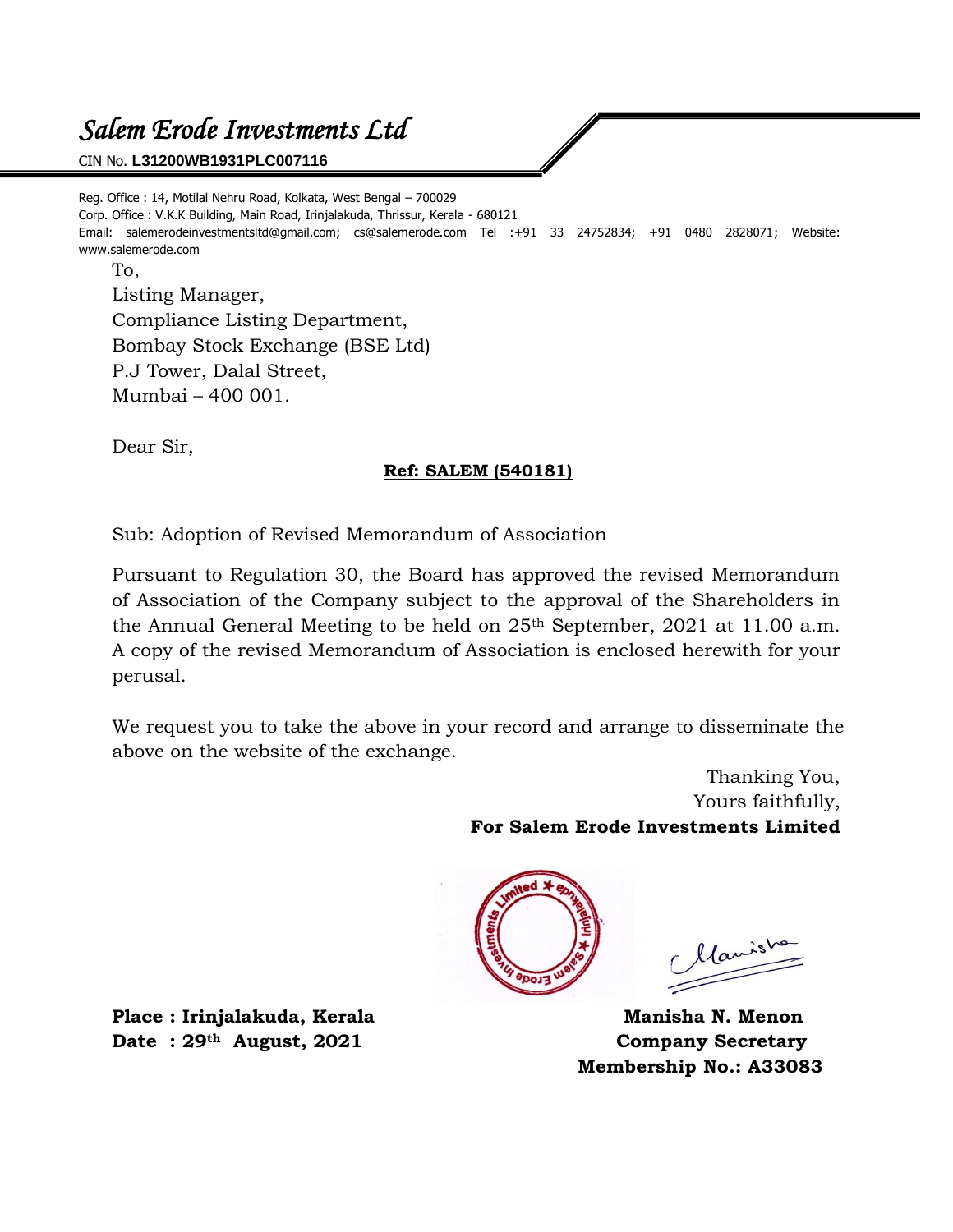Proposed Memorandum of Association of Salem Erode Investments Limited

#### (THE COMPANIES ACT, 2013)

#### COMPANY LIMITED BY SHARES

#### NON-GOVERNMENT COMPANY

#### MEMORANDUM OF ASSOCIATION

#### **OF**

#### SALEM ERODE INVESTMENTS LIMITED

- 1. The Name of the Company is "Salem Erode Investments Limited".
- 1\*
	- 2. The Registered Office of the Company will be situated in the state of Tamil Nadu.
- $2*$ 
	- 3. (a) The objects to be pursued by the Company on its incorporation are:-
	- 1) To carry on and undertake the business of finance, whether by making loans or advances or otherwise, gold loan, hire purchase, leasing and to finance lease operations of all kinds, purchasing, selling, hiring or letting on hire all kinds of plant and machinery and equipment that the Company may think fit, to any Company, body corporate, firm, society, trust, association or individual and to assist in financing of all and every kind and description of hire purchase or deferred payment or similar transactions and to subsidise, finance or assist in subsidising or financing the sale and maintenance of any goods, articles or commodities of all and every kind and description upon any terms whatsoever and for the purpose to purchase or otherwise deal in all forms of immovable and movable property including land and buildings, plant and machinery, equipment, ships, aircrafts, automobiles such as motor vehicles, motor cars, two wheelers etc., computers and all consumer, commercial and industrial items and to lease or otherwise deal in any manner whatsoever including resale thereof, regardless of whether the property purchased and leased be new and/ or used to carry on finance against shares, securities and any other valuable articles.
	- 2) To invest, lend, advance, deposit or deal with the money belonging to, entrusted to or at the disposal of the Company, or to give credit to any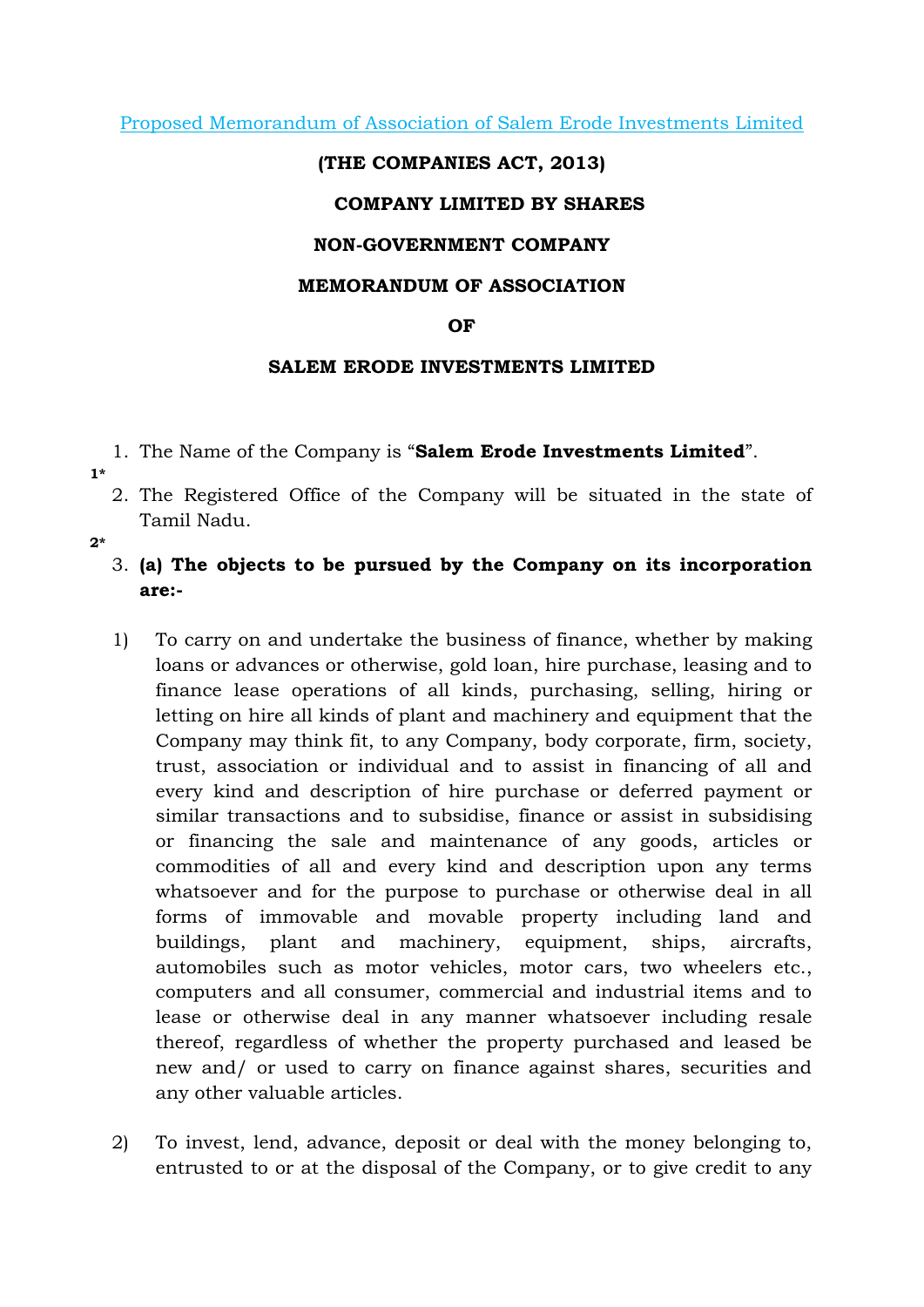Company, Companies, Firms or persons and in particular to the customers of the Company, with or without security and on such terms as may seem expedient and to give guarantees or securities for any such Company, Companies, Firms or persons.

- 3) To subscribe, purchase, acquire, hold, sell, invest, dispose off or otherwise deal, for self and on behalf of others in shares, stocks, debentures, bonds, units, mortgages, obligations and securities issued to or guaranteed by Company, Mutual Fund, Government, Trust, Municipal, Local or other authority and to invest by original subscription, syndicate participation, tender, purchase or otherwise out of the funds of the Company obtained either by subscription of capital, borrowings or by receipt of income from any trust which may be discretionary or otherwise or by gift of money received by the Company from any person and also to finance against shares and securities.
- 4) To become a corporate member of Stock Exchange, Security Exchange, OTC Exchange, any other recognized stock exchanges with trading privileges and to act as brokers and dealers for shares, securities, stocks, financial instruments, bonds, debentures, foreign exchanges and render consultancy services to their clientele whether in India and in abroad for investment in shares, debentures, bonds and all kinds of securities and to act as Underwriters, Issue Managers, Lead Managers, Co-Managers, Portfolio Managers etc., subject to the approval of the Reserve Bank of India and other competent authorities, wherever necessary.
- 5) To undertake the business of money changers, brokers, dealers, agents, buyers and sellers of all foreign exchange and to do the business of money transfer services in foreign exchange either in the form of currencies, travellers' cheques, cards (pre-paid, credit or debit), bonds, notes, instruments, papers, documents etc. and to deal in currency or exchange options, swaps, futures, in foreign or Indian currencies in direct or derivative forms in India or abroad on the Company's own behalf or on behalf of its clients, subject to the approval of the Reserve Bank of India and other competent authorities, wherever necessary.
- 6) To act as agent, representative, surveyor, sub insurance agent, franchiser, consultant, advisor, collaborator or otherwise and to deal in all incidental and allied activities relating to all life and non-life insurance businesses.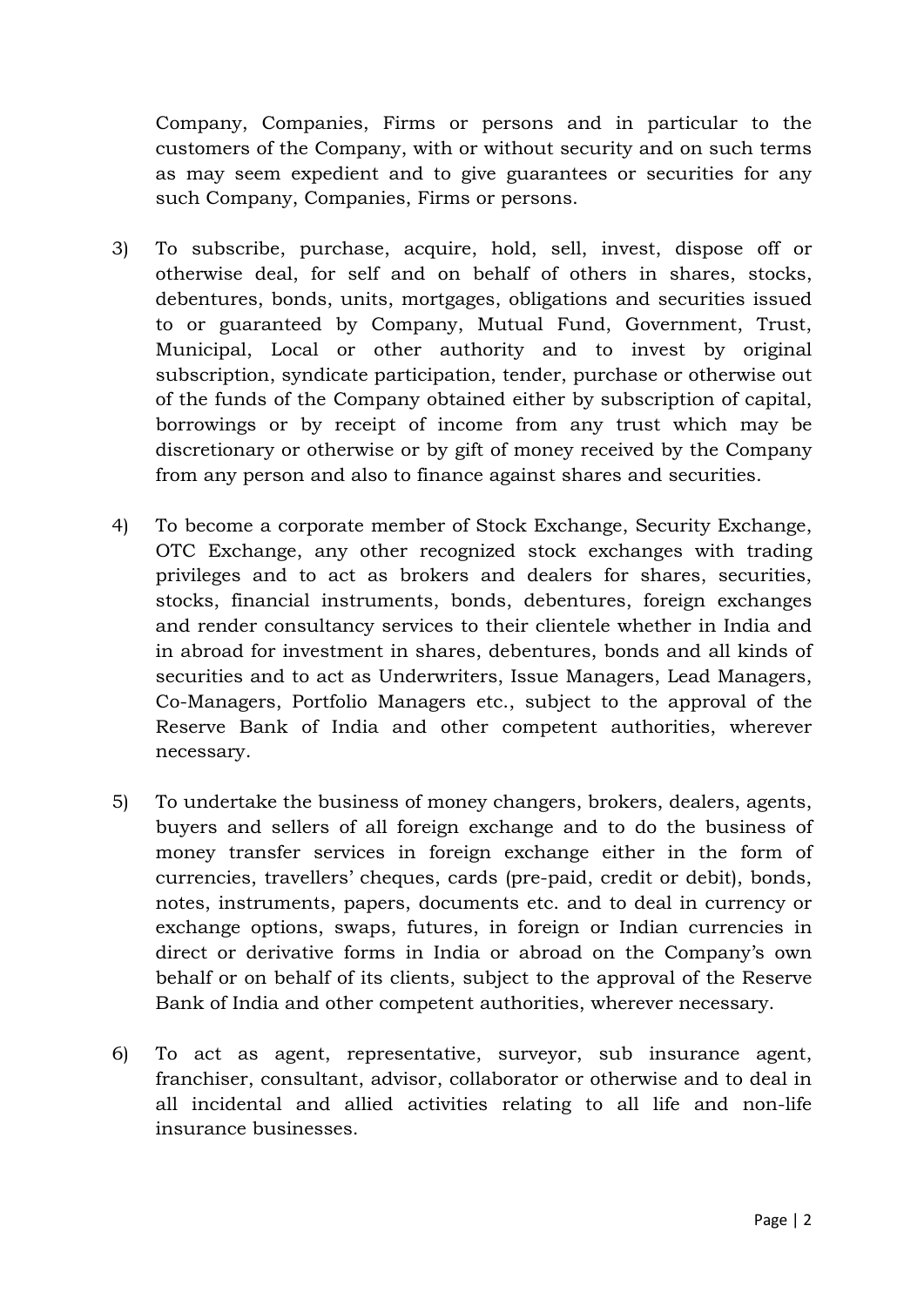# 3 (b) Matters which are necessary for furtherance of the objects specified in clause  $3(a)$  are:-

- 1) To establish and maintain any branches, liaison offices or agencies in India or any part of the world for the conduct of business of the Company, subject to necessary approvals from statutory authorities.
- 2) To purchase, take on lease or in exchange, hire or otherwise acquire, make, fabricate, construct, sell, lease or let out any movable or immovable property and any rights or privileges which the Company may think necessary or convenient for the purpose of its business and in particular any land, buildings, easements, plant and machinery, stock-in-trade, electrical installations, appliances, apparatus, furniture, fixtures, vehicles, and materials of all description incidental or auxiliary to the business carried on or to be carried on by the Company.
- 3) To purchase or otherwise acquire and undertake the whole or any part of the business, property, rights and liabilities of any person, firm or Company carrying on any business which this Company is authorized to carry on and to purchase, acquire, apply for, hold, sell and deal in shares, stock, debentures or debenture stock of any such person, firm or Company, to conduct, make or carry into effect any arrangement, in regard to the winding up of the business of such person, firm or Company.
- 4) To acquire, purchase, hold and develop and turn to account any land acquired by the Company or in which it is interested, and in particular by laying out and preparing the same for building purposes, constructing, altering, pulling down, decorating, maintaining, fitting up and improving buildings, and by planting, paving, draining, framing, cultivating and letting building on lease or building agreement, and by advancing money to and entering into contracts and arrangements of all kinds.
- 5) To enter into any arrangement or agreement with any Government, State or Authority, Municipal, Local or otherwise or any Corporation, Companies or persons that may seem conducive to the attainment of the main objects of the Company or any of them and to obtain from any such Government, State, Authority, Corporation, Company or person any rights, privileges or concessions and to carry out, exercise and comply with such arrangement or agreement.

2\*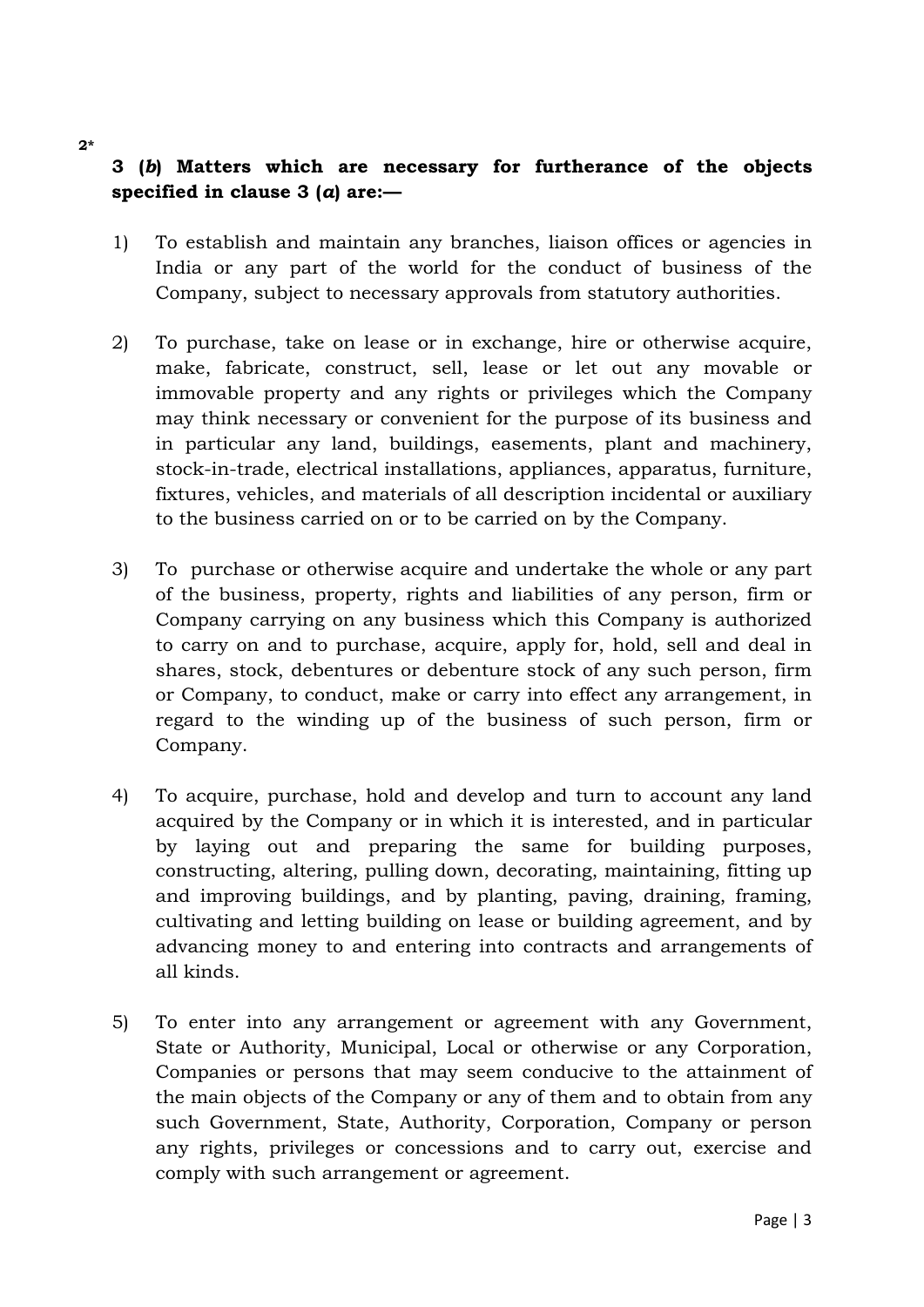- 6) To apply for, promote, and obtain any Act of Legislature or other Authority for enabling the Company to carry out any of its objects into effects, or for any other purposes which may seem expedient and to oppose any proceedings or applications which may seem calculated directly or indirectly to prejudice the Company's interest.
- 7) To take, subscribe for or invest in, or otherwise acquire, and hold shares, debentures, bonds etc. in any other Company having objects altogether or in part similar to those of this Company or carrying on any business, capable of being conducted so as directly or indirectly to benefit this Company.
- 8) To apply for, purchase or otherwise, acquire any trade mark, trade name, patents, licenses, concessions, and the like conferring any exclusive or non-exclusive or limited right to use any secret or other information as to any invention which may seem capable of being used for any of the purposes of the Company or the acquisition of which may seem calculated directly or indirectly to benefit the Company, and to use, exercise, develop or grant licenses in respect of or otherwise turn to account the property, rights or information so acquired.
- 9) To enter into any arrangement for sharing profits, union of interests, co-operation, joint venture, reciprocal concession, or otherwise, with any person or Company carrying on or engaged in or about to carry on or engaged in any business or transaction capable of being conducted so as directly or indirectly benefit this Company, and to lend money, to guarantee the contracts of or otherwise assist, any such person or Company, and to take or otherwise acquire shares and securities of any such Company and to sell, hold, re-issue, with or without guarantees, or otherwise deal with the same.
- 10) To amalgamate or merge with any Company whose objects are/ or include objects similar to those of this Company, whether by sale or purchase (for fully or partly paid up shares or otherwise) of the undertaking, subjects to the liabilities of this or any such other Company as aforesaid with or without winding up or; by sale or purchase (for fully or partly paid up shares or otherwise) of all the shares or stock of this or/and such other Company as aforesaid or by partnership or in any arrangement of the nature of partnership or in any other manner.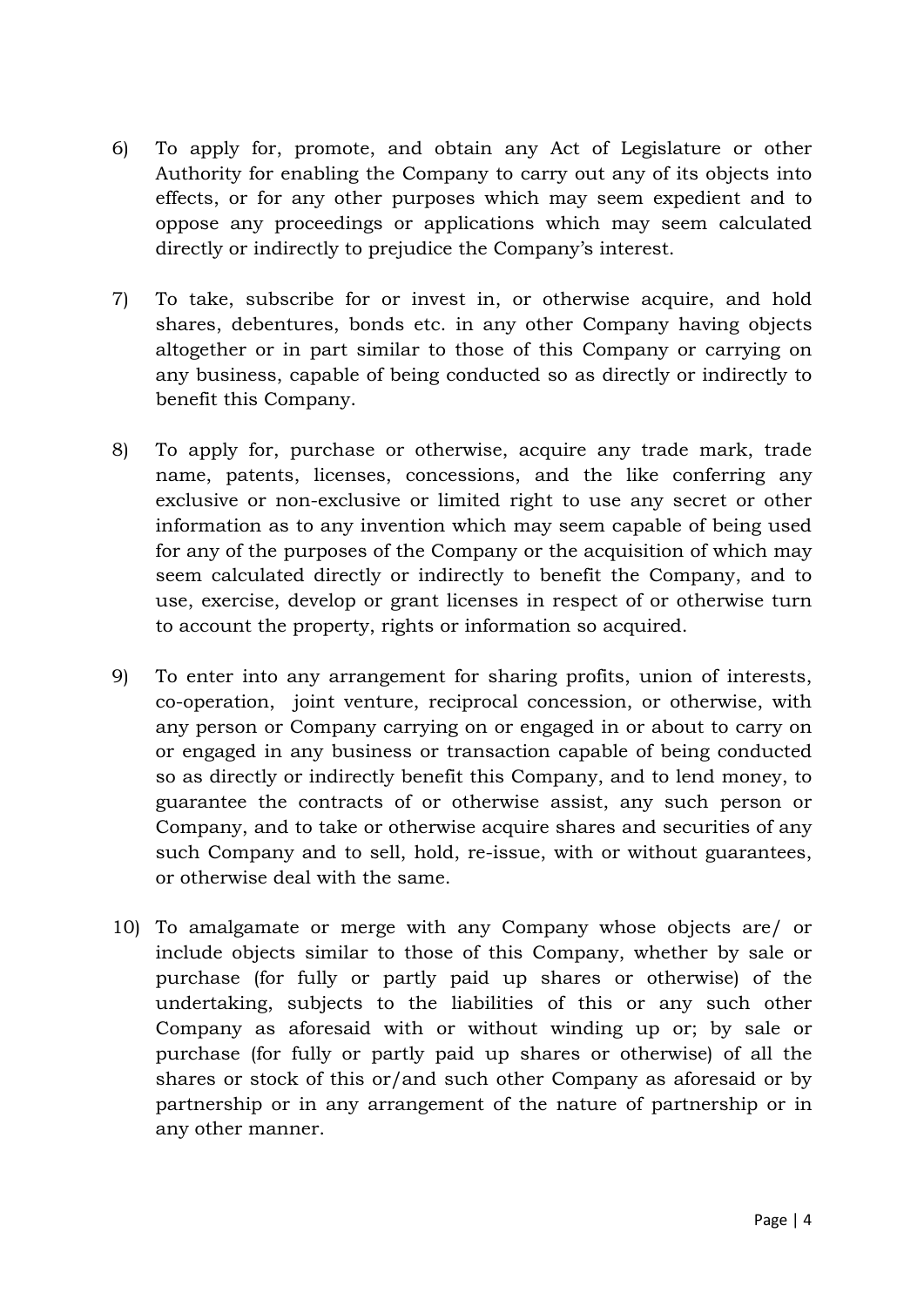- 11) To engage, employ, maintain, suspend and dismiss agents, executives, managers, superintendents, assistants, clerks, coolies, other employees and to remunerate such persons at such rates as deem fit.
- 12) To pay for any property or rights acquired by the Company either in cash or fully or partly paid up shares with or without preferred or deferred rights in respect of dividends or repayment of capital or otherwise or by any securities which the Company has power to issue or partly in one mode and partly in another and generally on such terms as the Company may determine.
- 13) To take part in the management, supervision or control of the business or operation of any Company or undertaking and for that purposes, to appoint and remunerate any Directors or other Experts or Officers.
- 14) To promote or join in the promotion of any Company or Companies including subsidiary Companies (wholly owned or partly owned) for the purpose of acquiring all or any of the properties, rights and liabilities of the Company or for any other purposes which may seem directly or indirectly benefit the Company and to underwrite shares and securities therein.
- 15) To pay out of the funds of the Company, either in cash, fully paid shares or otherwise, all the costs, charges, expenses, of all parties of and incidental to the promotion, formation and registration of any other Company and the issue of its Share Capital and preliminary expenses whatever incurred including registration and stamp fees, legal expenses, printing and advertising and the establishment of agencies of the Company and obtaining subscription of the shares or debentures thereof, including so far as permissible by law all brokerage, commissions, discounts and other remuneration to any person, firm or Company as consideration for subscribing or agreeing to subscribe whether absolutely or conditionally or procuring or guaranteeing or agreeing to procure or guarantee subscriptions whether absolute or conditional for underwriting, placing, selling or otherwise disposing of any shares, debentures or other securities or property of the Company or any other Company or for services rendered in and about the matters aforesaid or in and about the conduct of the Company's business or of any other Company in which this Company may be interested, and to enter into any contract or contracts for any of the purposes hereof.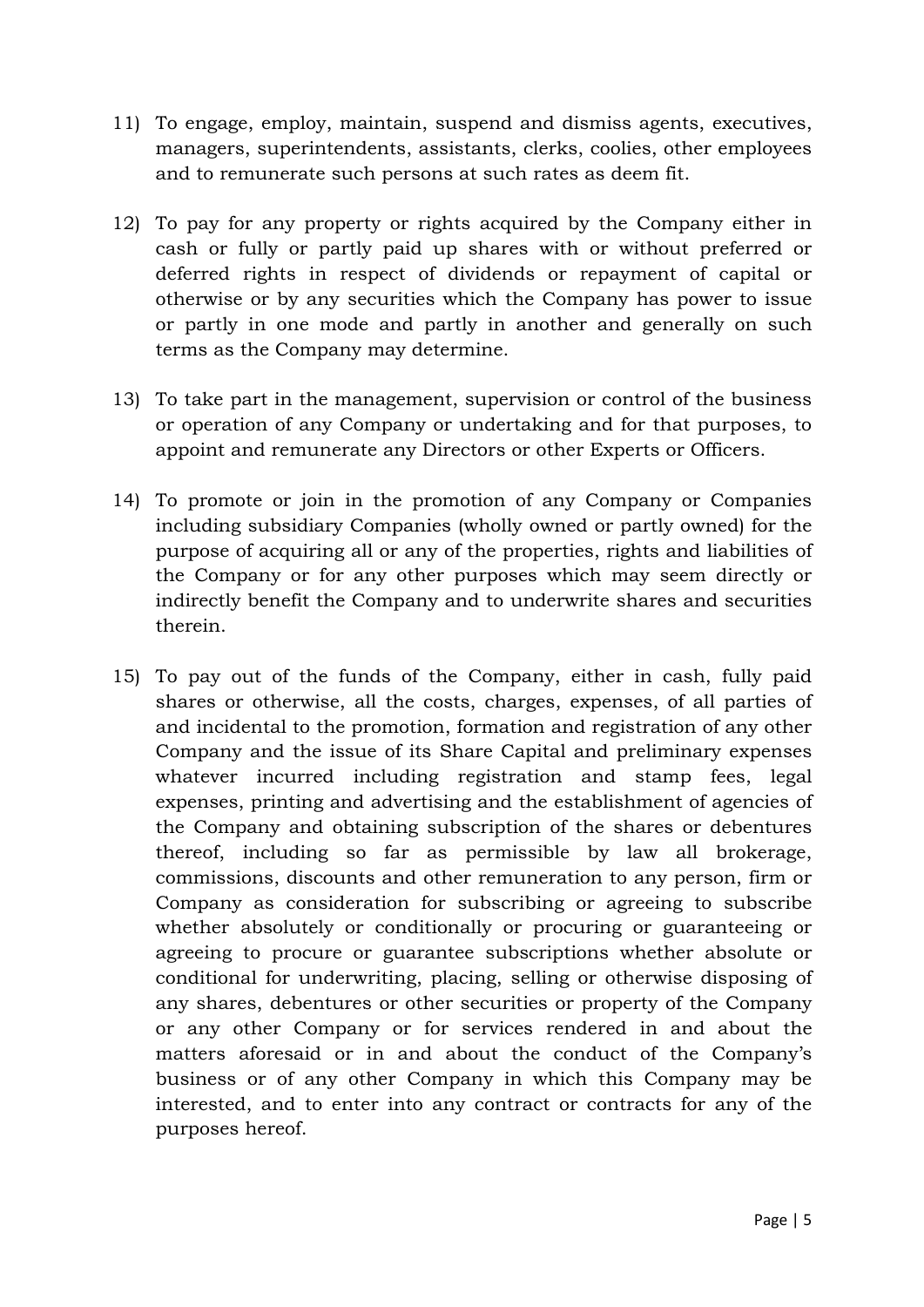- 16) To invest and deal with the moneys of the Company not immediately required in such manner as may from time to time be determined.
- 17) To lend money to such persons or Companies and on such terms as may seem expedient, and in particular to customers and others having dealings with the Company and to guarantee the performance of contracts by any such persons or Companies.
- 18) Subject to the applicable provisions of the Companies Act, 2013, regulations issued by Reserve Bank of India from time to time and such other applicable rules and regulations of other statutory authorities, to borrow or raise money or to take money on loan on interest from banks, financial institutions, government agencies, co-operative societies, persons, Companies, firm etc. or secure the payments of money in such manner as the Company shall think fit and in particular by the issue of debentures or debenture stock, perpetual or otherwise and securities of all kind, charged upon all or any of the Company's property (both present and future) including its uncalled capital by special assignments or to transfer or convey the same absolutely or in trust and to give the lenders power of sale and other powers as may deem expedient and to purchase, redeem or pay off any such securities.
- 19) To employ and remunerate experts and other agents with a view to secure any of the objects of the Company.
- 20) To expend money in experimenting upon and testing and improving or securing any process or processes or patent or patents or protecting any invention or intentions which the Company may acquire or propose to acquire or deal with.
- 21) To open and operate current, overdrafts, loan, cash credit or deposit or any other type of accounts with any banks, Company, firm, association or person.
- 22) To make, draw, accept, endorse, discount, execute, negotiate, assign and issue cheques, credit notes, circulars, notes, bills of exchange, promissory notes, debentures, bonds, warrants, bills of lading and other negotiable or transferable instruments or securities, but the Company shall not do any banking business under the Banking Regulation Act, 1949.
- 23) To undertake and execute any trusts whereof may seem desirable, either gratuitously or otherwise.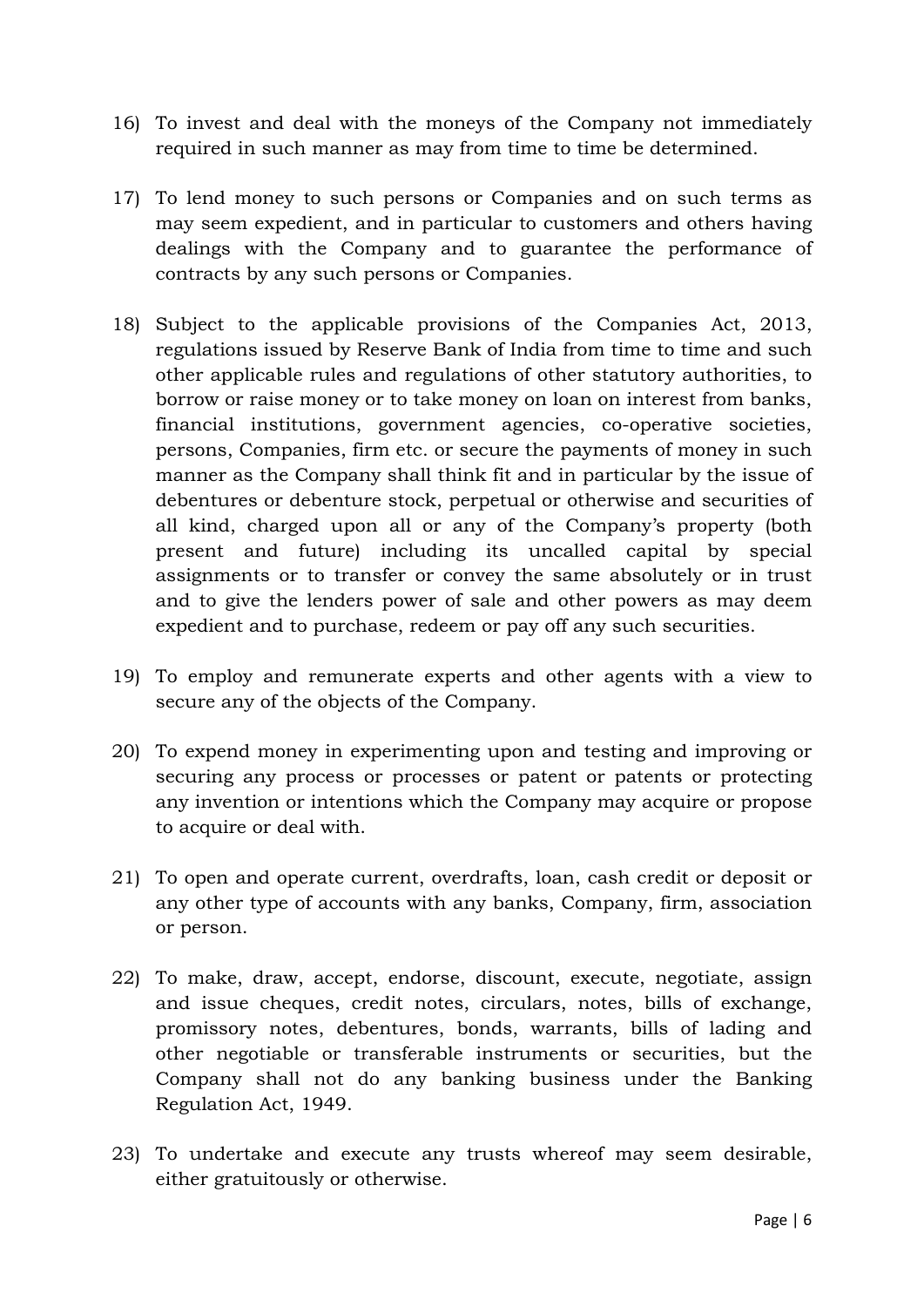- 24) To sell or dispose of the undertaking of the Company or any part thereof for such consideration as the Company may think fit, and in particular for shares, debentures or securities of any other Company, having objects altogether or in part similar to those of this Company.
- 25) To enter into agreement for foreign collaboration, technical or with financial participation or otherwise for obtaining by grant, license or on other terms, formula and other rights and benefits, and to obtain technical information and know-how.
- 26) To create any depreciation fund, reserve fund, sinking fund, insurance fund, or any special or other fund, whether for depreciation, or for repairing, improving, extending or maintaining any of the properties of the Company, or for redemption of debentures or redeemable preference shares, or for any other purpose whatsoever conducive to the interest of the Company.
- 27) To place, to reserve, or to distribute among the members as dividend or bonus, or to otherwise apply, as the Company may from time to time think fit, any moneys received by way of premium on shares or debentures issued at a premium by the Company and any moneys received on forfeited shares, and also any moneys arising from the sale by the Company of forfeited shares.
- 28) To establish, maintain and operate managerial or technical training institutions and hostels for technical or other staff of all categories and to make such other arrangements as may be expedient for the training of all categories of officers, workers, clerks, technical and other personnel likely to be useful to or assist in any business which the Company is authorized to carry on.
- 29) To subscribe or contribute to any charitable, benevolent or useful objects of a public character, the support of which will in the opinion of the Directors tend to increase the repute or popularity of the Company among its employees or the public.
- 30) To provide for the welfare of Directors, employees or ex-employees of the Company, and the wives and families or the dependents or connections or such persons by buildings or contributing to the building of houses, dwellings or by grants of money, pensions, allowances, bonus or other payments, or by creating and from time to time subscribing or contributing to provident and other association,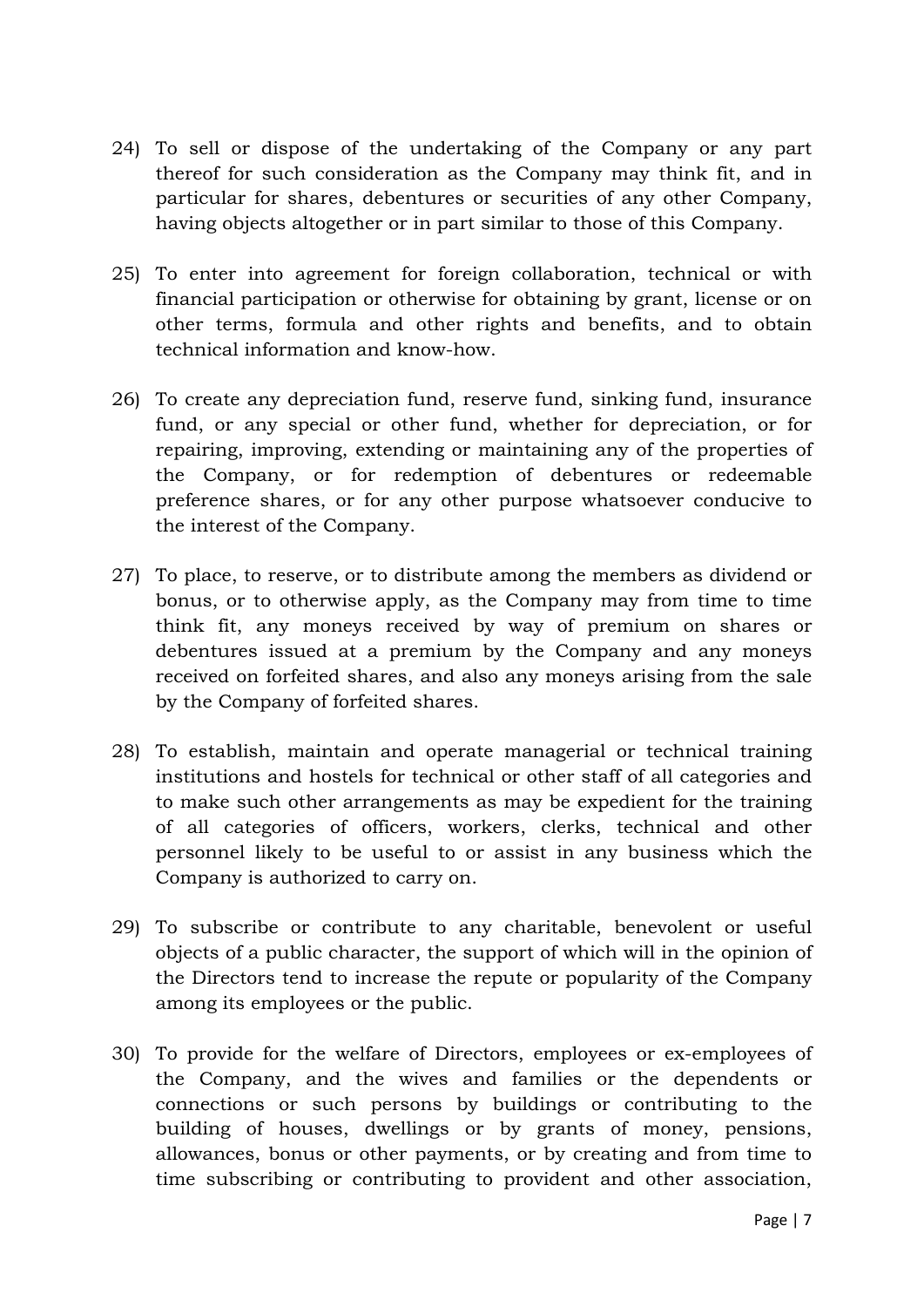institutions, funds or trust and by providing or subscribing or contributing towards places of instructions and recreation, hospitals, and dispensaries, medical and other attendance and other assistance as the Company shall think fit and to subscribe or otherwise to assist or to guarantee money to charitable, benevolent, religious, scientific, national or other institutions or objects, which shall have any moral or others claim to support or aid by the Company, either by reason of locality of operation, or of public and general utility or otherwise.

- 31) To institute and defend any suit, appeal, application for review or revision or any other application of any nature whatsoever to take out executions, to enter into agreements of reference to arbitration and to enforce and where need be to contest any awards and for all such purposes to engage or retain counsels, attorneys and agents and when necessary to remove them.
- 32) To advertise, exhibit, broadcast and adopt other means of making known the business activities of the Company or any articles or goods traded or dealt in by the Company in any way as may be expedient including posting of bills in relation thereto and the issue of circular, books, pamphlets and price lists and the conducting of competitions, exhibitions, demonstrations and the giving of prizes, rewards and donations.
- 33) To receive and repatriate money in foreign currencies in the normal course of business.
- 34) To receive donations, gifts, contributions, subsidies, grants, loans, advances and other mode of receipts of money from State or Central Governments, Banking or other Companies, Trustees or Individuals for the furtherance of the objects of the Company.
- 35) To engage in social service activities and to support institution and associations engaged in noble causes and to donate service and cultural activities, which will promote communal harmony, amity and social peace without any distinction of caste, creed or religion within the ambit of the law of the land.
- 4. The liability of the members is limited to the amount unpaid, if any, on the shares held by them.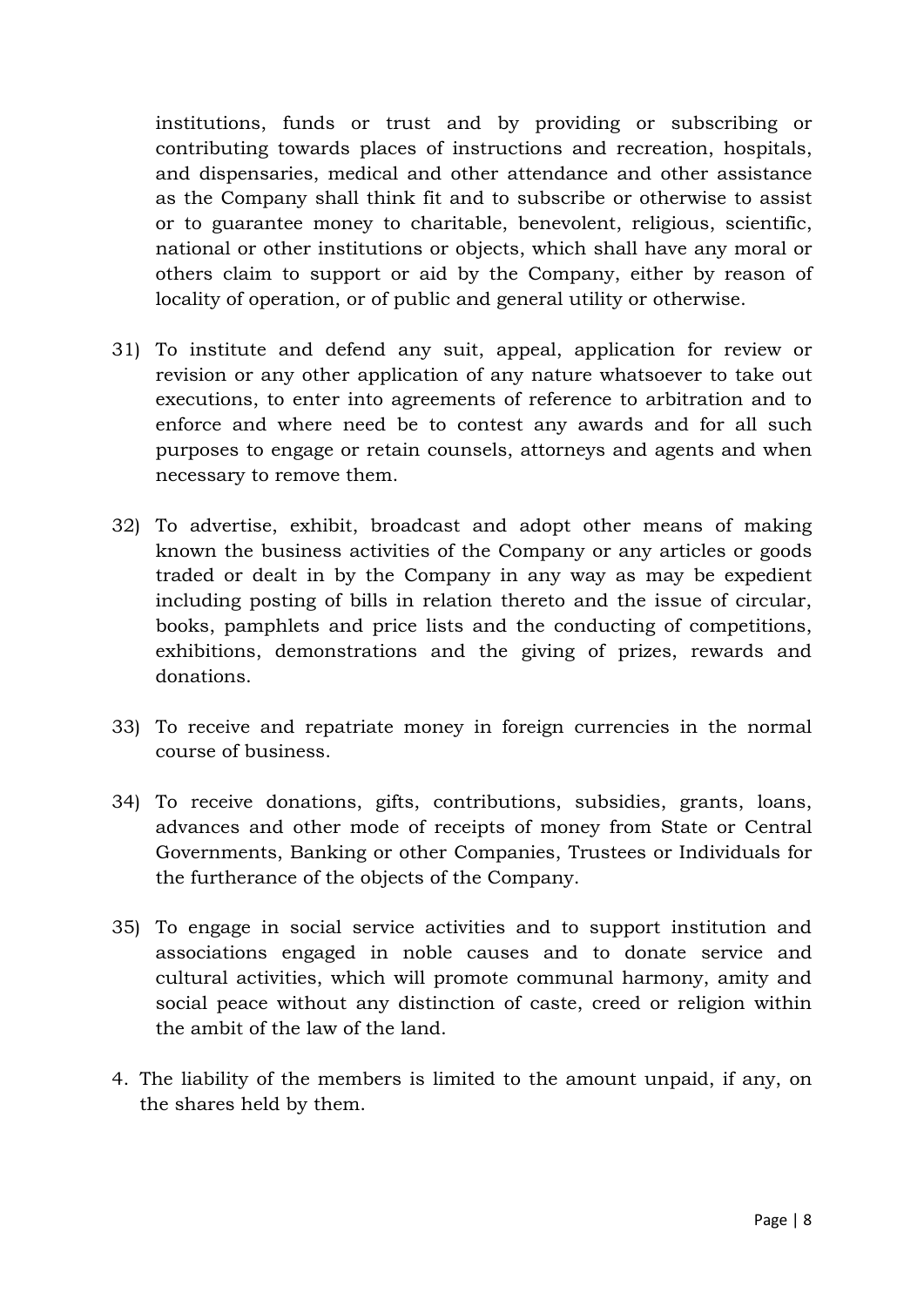5. The Authorized Share Capital of the Company is Rs.1,20,00,000/- (Rupees One Crores Twenty Lakhs Only) divided into 1,20,00,000 (One Crore Twenty Lakhs) Equity Shares of Re.1/- (Rupee One Only) each.

\_\_\_\_\_\_\_\_\_\_\_\_\_\_\_\_\_\_\_\_\_\_\_\_\_\_\_\_\_\_\_\_\_\_\_\_\_\_\_\_\_\_\_\_\_\_\_\_\_\_\_\_\_\_\_\_\_\_\_\_\_\_\_\_\_\_\_\_\_\_\_\_\_\_\_

### End Notes

- 1\* The Company has approved the resolution for shifting of Registered Office of the Company from the State of West Bengal to the State of Tamil Nadu by way of Postal Ballot/Electronic Voting on 07th day of August, 2020.
- 2\* Clause 3 (a) and 3 (b) comprised in these Memorandum of Association were replaced and adopted pursuant to the resolution passed vide 90<sup>th</sup> Annual General Meeting held on 25th day of September, 2021 in substitution for, and to the entire exclusion of, earlier provisions comprised in the extant Clause 3 of Memorandum of Association of the Company.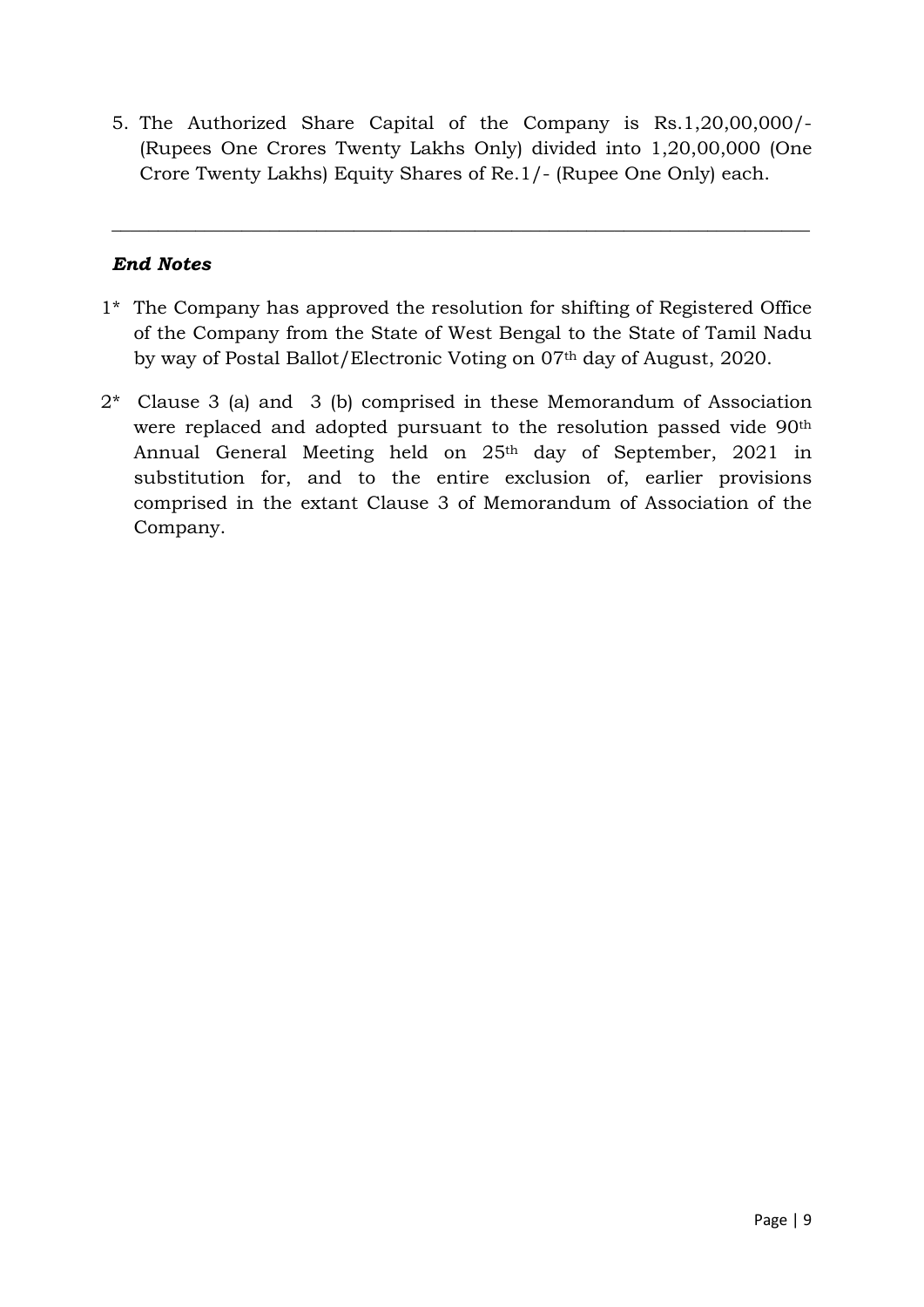We, the several persons, whose names and addresses are subscribed, are desirous of being formed into a Company in pursuance of this Memorandum of Association and we respectively agree to take the number of shares in the capital of the Company set opposite our respective names

| Signatures, Names, Addresses,<br>Occupations & Father's Name of<br>Subscribers        | Number of Equity<br><b>Shares</b><br>taken<br>by<br>such Subscriber | Name,<br>Address,<br>Description<br>&<br>Occupation<br>οf<br>Witnesses |
|---------------------------------------------------------------------------------------|---------------------------------------------------------------------|------------------------------------------------------------------------|
| T.H.L. Brown<br>14, Old Court House Street,<br>Calcutta<br>Merchant                   | 300                                                                 |                                                                        |
| C.K. Nicholl<br>14, Old Court House Street,<br>Calcutta<br>Merchant                   | 300                                                                 | L.G. Millar                                                            |
| J. Mcfarlane<br>14, Old Court House Street,<br>Calcutta<br>Merchant                   | 300                                                                 | 14, Old Court<br>House Street,<br>Calcutta<br>Merchant's<br>Assistant  |
| A.N. Mcintyre<br>14, Old Court House Street<br>Calcutta<br><b>Electrical Engineer</b> | $\mathbf{1}$                                                        |                                                                        |
| W.J.M. Adams<br>14, Old Court House Street,<br>Calcutta<br>Merchant's Assistant       | 1                                                                   |                                                                        |
| H.M. Hughes<br>14, Old Court House Street<br>Calcutta<br><b>Electrical Engineer</b>   | $\mathbf{1}$                                                        |                                                                        |